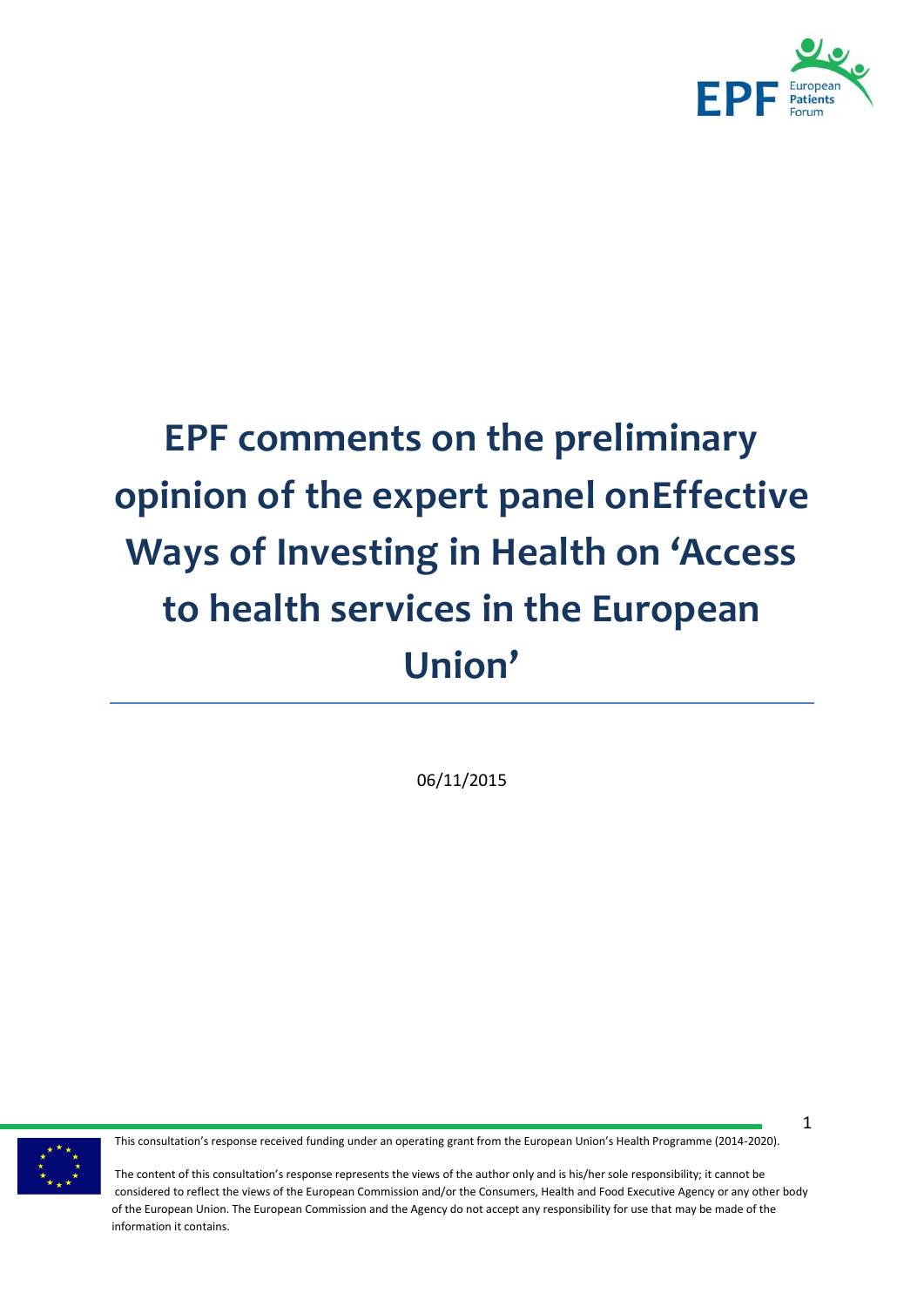### 1. Forward

The following paper is based on the European Patients' Forum's positions to date on access to healthcare and patient empowerment, and on the comments received through a consultation with our membership on the expert panel. The expert panel opinion was sent to EPF members and to the EPF Policy Advisory Group with a call for comments. The EPF comments were submitted to the expert panel on 6 November.

# 2. An introduction to access to health services in the **European Union**

**Section on access, line 340:** EPF strongly believes the principle of patient involvement outlined in the Council Conclusions is also highly relevant in access discussions, as it aims at ensuring care is patient-centred, that patients should be involved in their treatment, and that systems should be accountable and transparent.

#### Reference:

Council Conclusions on Common values and principles in European Union Health Systems, 2006 <http://eur-lex.europa.eu/LexUriServ/LexUriServ.do?uri=OJ:C:2006:146:0001:0003:EN:PDF>

### 3. Financial resources are linked to health need

**General comment:** Overall, EPF strongly agrees with the message provided in this chapter that healthcare spending should be linked to a population's needs. In our perspective, better spending on healthcare shouldn't always mean containing costs. In some cases, it may be necessary to spend the same amount, or even more – but to spend differently and spend better. Cutting healthcare budgets is counter-productive and will not contribute to the sustainability of health systems in the long run.

#### **Specific comments:**

### **3.1 SECTION 1.1. ENSURING AN ADEQUATE LEVEL OF SPENDING ON HEALTH**

**Policy response, line 1038:** In our perspective, several other areas for recommendation need to be explored by the expert panel: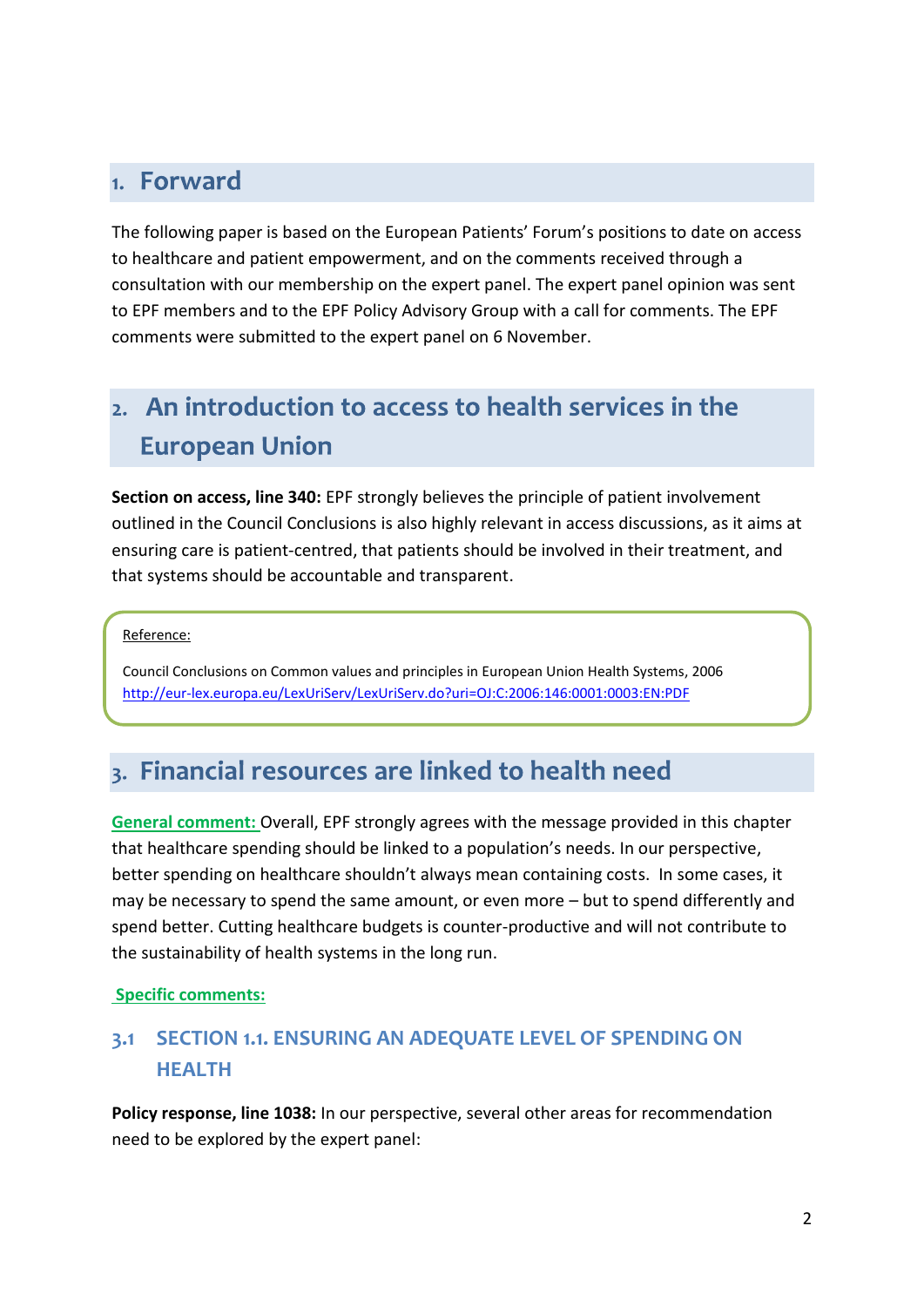The first area is the value of low-tech innovation: the term "innovation" should be understood to include "low-tech", or "simple" innovations. This would include the design of health and social care systems and how care is delivered. Innovation does not need to be expensive and it should be valued for its potential to improve quality of services, quality of care, and the quality of life: people-focused rather than technology-focused innovation. For example, the Operational plan of the European Innovation Partnership on Healthy and Active Ageing from 17 November 2011 acknowledges innovation in all its forms, whether technology, process, or social innovation.

#### References:

-

<http://www.eu-patient.eu/globalassets/policy/ageing/ageing-epf-response-integrated-final.pdf> [https://ec.europa.eu/research/innovation-union/pdf/active-healthy-ageing/steering-](https://ec.europa.eu/research/innovation-union/pdf/active-healthy-ageing/steering-group/operational_plan.pdf)

[group/operational\\_plan.pdf](https://ec.europa.eu/research/innovation-union/pdf/active-healthy-ageing/steering-group/operational_plan.pdf)

Another area where EPF would recommend further exploration is the lack of patient involvement in therapeutic innovation. In our perspective, this is an important obstacle to ensure investment in research that meet the needs of patients. Patient involvement in research has been shown to have various benefits including better direct applicability of the research to patients, integration of researchers' theory expertise with patients' real-world knowledge and experiences, balancing scientific excellence with social and cultural relevance, higher trust and acceptance of research results, and promotion of research results by patient organisations.

Recent documents such as the European Commission staff working paper SWD (2014) 216 final/2, the 2013 WHO report Priority Medicines for Europe and the World, reports from the Belgian EU presidency on Innovation and Solidarity, and the 2014 Council conclusions on Innovation for the benefit of patients (2014/C 438/06) all raised an important question: *what is valuable innovation, and how should it be adequately incentivised and rewarded?* In order to ensure that innovation that brings real value to patients and to society is encouraged, patient involvement needs to be adopted as a strategic approach and integrated across the entire innovation chain, starting with the setting of research priorities, which should be driven by patients' identified needs. Developing a framework for patient involvement is a main recommendation in the WHO report. 1

 $1$  Kaplan et al., (2013) Priority Medicines for Europe and the World 2013 update, Chapter 8, "New approaches to promoting innovation".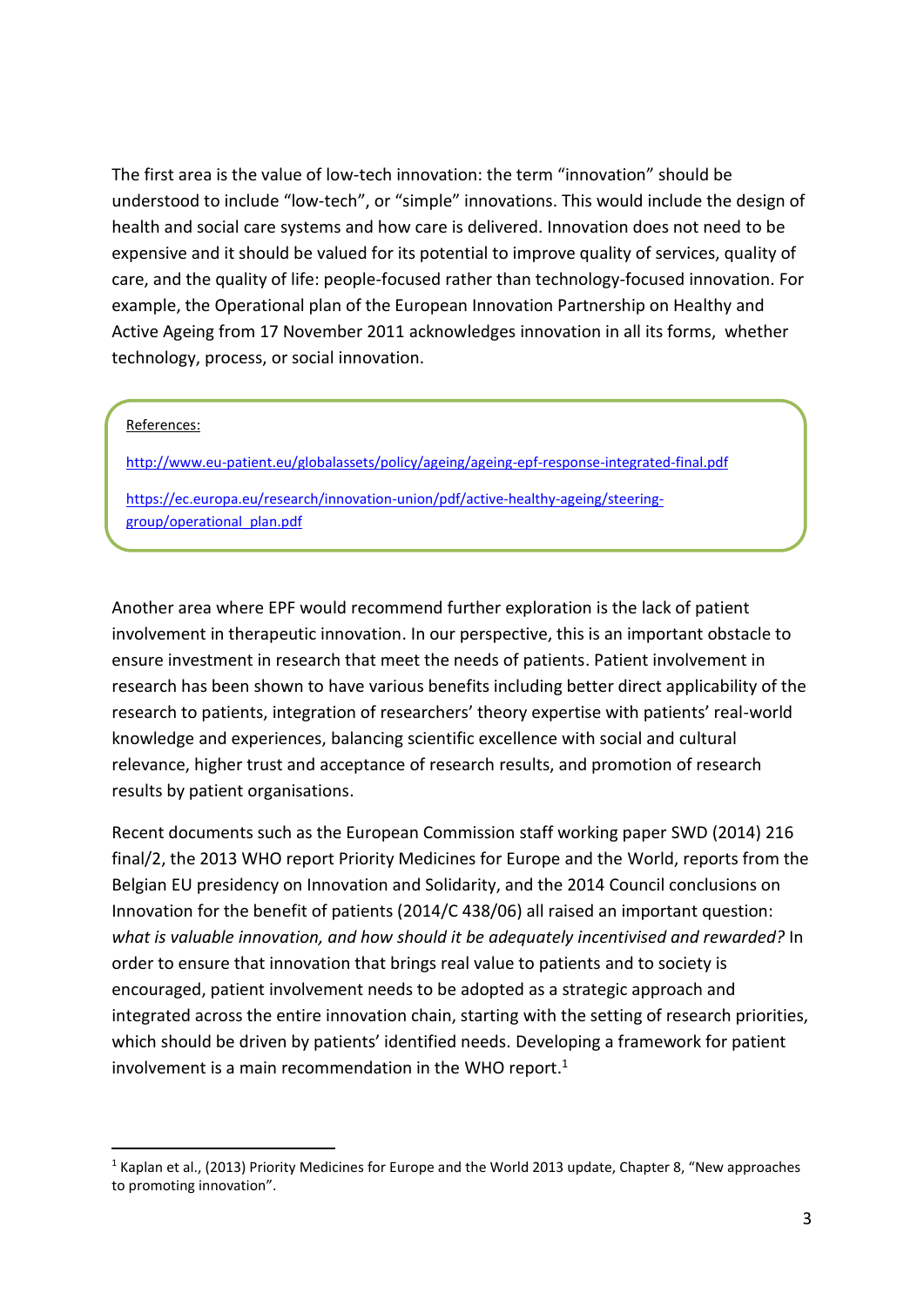#### References:

Patient engagement in research: a systematic review, BMC Health Services Research 2014, 14:89 doi: 10.1186/1472-6963-14-89

<http://www.biomedcentral.com/1472-6963/14/89>

Brett J, Staniszewska S, Mockford C, Herron-Marx S, Hughes J, Tysall C, Suleman R. A systematic review of the impact of patient and public involvement on service users, researchers and communities. Patient. 2014;7(4):387-95. doi: 10.1007/s40271-014-0065-0. <http://www.ncbi.nlm.nih.gov/pubmed/25034612>

PatientPartner: [http://www.patientpartner-europe.eu/en/resources/active-involvement-in-the-](http://www.patientpartner-europe.eu/en/resources/active-involvement-in-the-process/3-references-and-summaries)

Value + project: [http://www.eu](http://www.eu-patient.eu/globalassets/projects/valueplus/doc_epf_handbook.pdf)[patient.eu/globalassets/projects/valueplus/doc\\_epf\\_handbook.pdf](http://www.eu-patient.eu/globalassets/projects/valueplus/doc_epf_handbook.pdf)

EPF also suggests further exploration of the role of patient-centred healthcare as a solution towards ensuring sustainability of healthcare while meeting the need of patients. Patientcentredness is increasingly recognised as a core component of high quality care. In addition, patient-centred care models have been shown to be cost-effective as well as to increase patient satisfaction and, often, clinical outcomes.

References:

S Jayadevappa and S Chhatre (2011) "Patient-centred care – a conceptual model and review of the state of the art", Open Health Services and Policy Journal, 4, 15-25

K Parsi, CJ Chambers, AW Armstrong (2011), "Cost-effectiveness analysis of a patient-centered care model for management of psoriasis, J Am Acad Dermatol, Aug 9

LE Olsson, E Hansson, I Ekman, J Karlsson (2009) "A cost-effectiveness study of a patient-centred integrated care pathway", J Adv Nurs, Aug; 65(8):1626-35

### **3.2 SECTION 1.2. ENSURING THE DISTRIBUTION OF SPENDING MEETS REGIONAL HEALTH NEEDS**

**Line 1108:** Another important policy response could be explored here: according to the European Commission 2007-2013 report, only 1.5 % of total Structural Funds are used for direct planned health sector investment. We suggest the structural funds should be part of the objective to ensure that spending meets regional and population health needs.

4

Reference:

[http://ec.europa.eu/health/health\\_structural\\_funds/docs/watson\\_report.pdf](http://ec.europa.eu/health/health_structural_funds/docs/watson_report.pdf)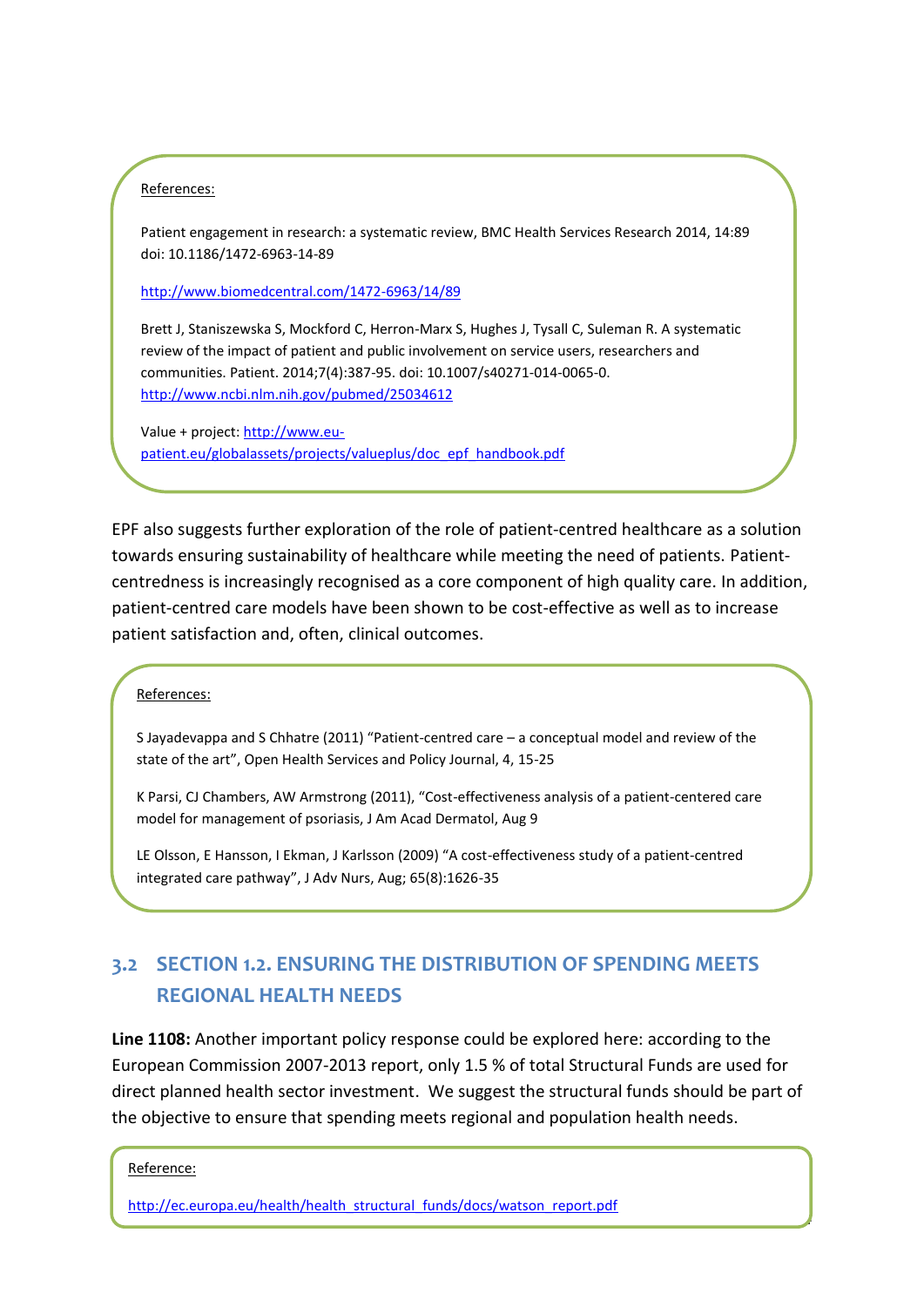## 4. Chapter 2: Service are affordable for everyone

**General comment:** All patients should have access to healthcare without suffering financial hardship. We concur with the assessment that lack of affordability is a major obstacle for access to healthcare. We also agree with the principle that access should be based on needs not means. In our view, affordability is linked to healthcare system financing and Member States have a responsibility to ensure their healthcare is provided at a fair and acceptable cost for patients. Affordability requires good governance, accountable, and timely and transparent systems of decision-making for pricing and reimbursement, where patients are meaningfully involved. It also requires early dialogue between health products developers, regulators, and health technology assessment bodies.

#### **Specific comments:**

### **4.1 SECTION 2.3. THE ROLE OF VHI IN ADDRESSING GAPS IN PUBLICLY FINANCED COVERAGE**

**Line 1607:** Regarding the impact of private health insurance for patients, it is important to note that patients often face barriers to access these insurances. Common barriers for patients' access to these services include age and certain chronic diseases categorised as "pre-existing conditions". For example, in Italy chronic and recurrent diseases as well as mental illnesses are some of the conditions usually excluded from individual insurance policies. In the UK, long term chronic diseases are on the list of conditions usually excluded from voluntary health cover (moratorium underwriting). In EPF's perspective, these practices are discriminatory.

#### Reference:

Mossialos, E, S Thomson, and al. Voluntary health insurance in the European Union. World Health Organisation, 2004.

**Policy response (line 1619):** EPF would recommend taking into account the financial and human cost of chronic and long term conditions in discussions around healthcare financing and in defining what is affordable for the patient. The disease burden is compounded by specific vulnerabilities that patients and their families face due to illness, including dependence on timely access to safe, high quality healthcare and the needed support services; reduced or inability to work and the resulting loss of income and risk of poverty;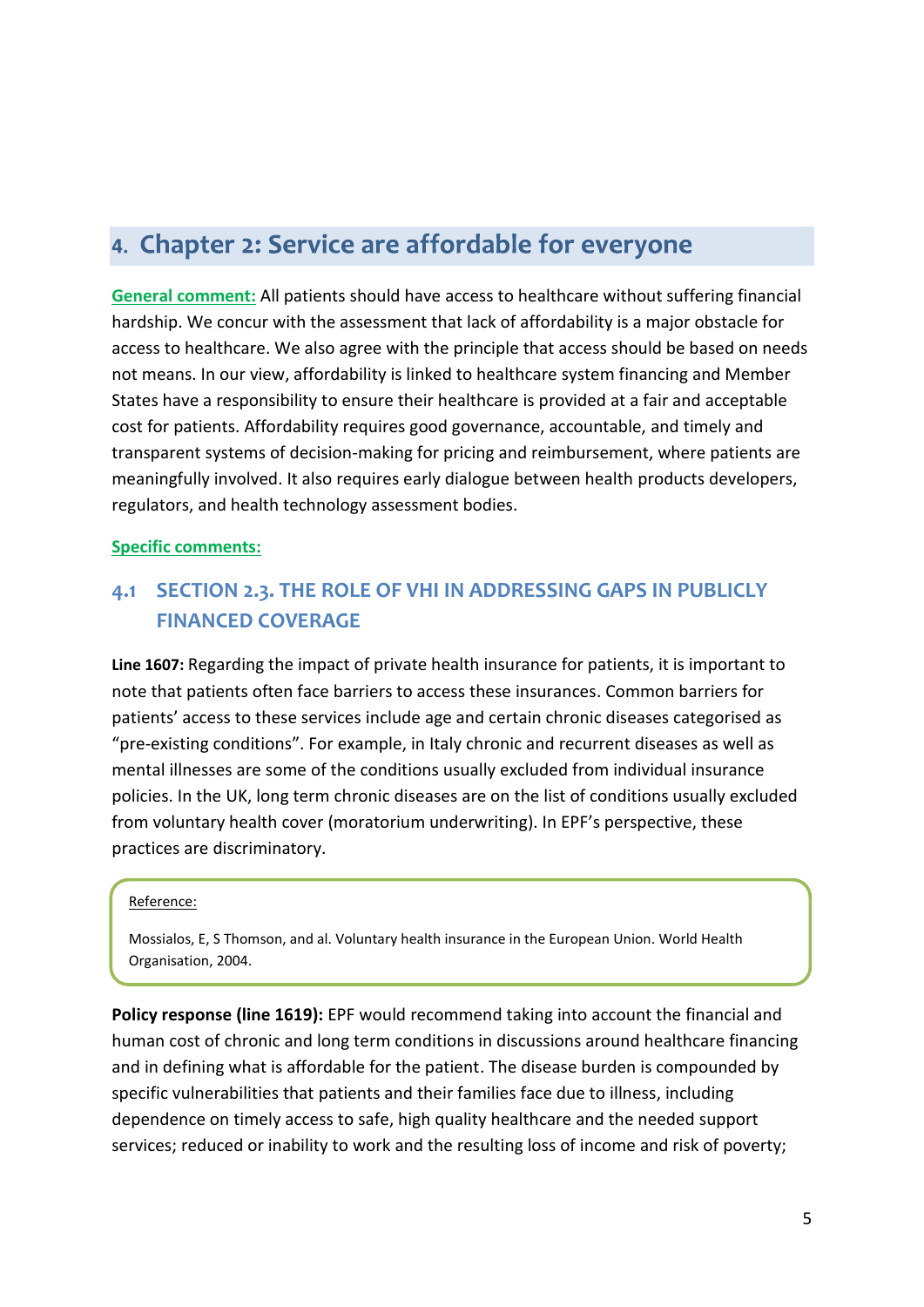the direct and indirect costs of illness; and social discrimination and stigma. Chronic disease is often a direct cause of health inequalities for patients and their families.

- Mental health: The Operational Plan of the European Innovation Partnership on Active and Healthy Ageing states that depression affects 1 in 5 of older people living in the community and 2 in 5 living in care homes. Furthermore, mental health problems are often linked to physical chronic disorders, which have a major negative impact not only on quality of life but also on the costs of healthcare as well as costs to society outside the health sector.
- Alzheimer's and dementias: the annual direct and indirect costs of Alzheimer's and other dementia diseases are around €130 billion in the EU27 (€21,000 per patient). Over half of these costs (56%) are borne by informal care. The UN Political Declaration on NCD recognises dementias as a major chronic disease.
- Parkinson's disease: There are more than 1.2 million people living with Parkinson's in Europe and the incidence is forecast to double by 2030, primarily as a result of the ageing population. The estimated annual total cost of Parkinson's disease is €13.9 billion.
- Musculo-skeletal disorders: Chronic diseases such as rheumatoid arthritis and back pain prevent thousands of people from working across the EU, costing European economies up to €240 billion a year.
- Rare diseases: across the EU, approximately 7,000 rare diseases (defined as affecting not more than 5 per 10,000) are estimated to affect 6-8% of the population, equating to around 29 million people. Rare diseases are a significant public health issue and are recognised as an area where action at EU level has significant added value. This has resulted in a number of initiatives and programmes, such as European Reference Networks and Centres of Expertise, which may potentially be transferable to other types of chronic diseases.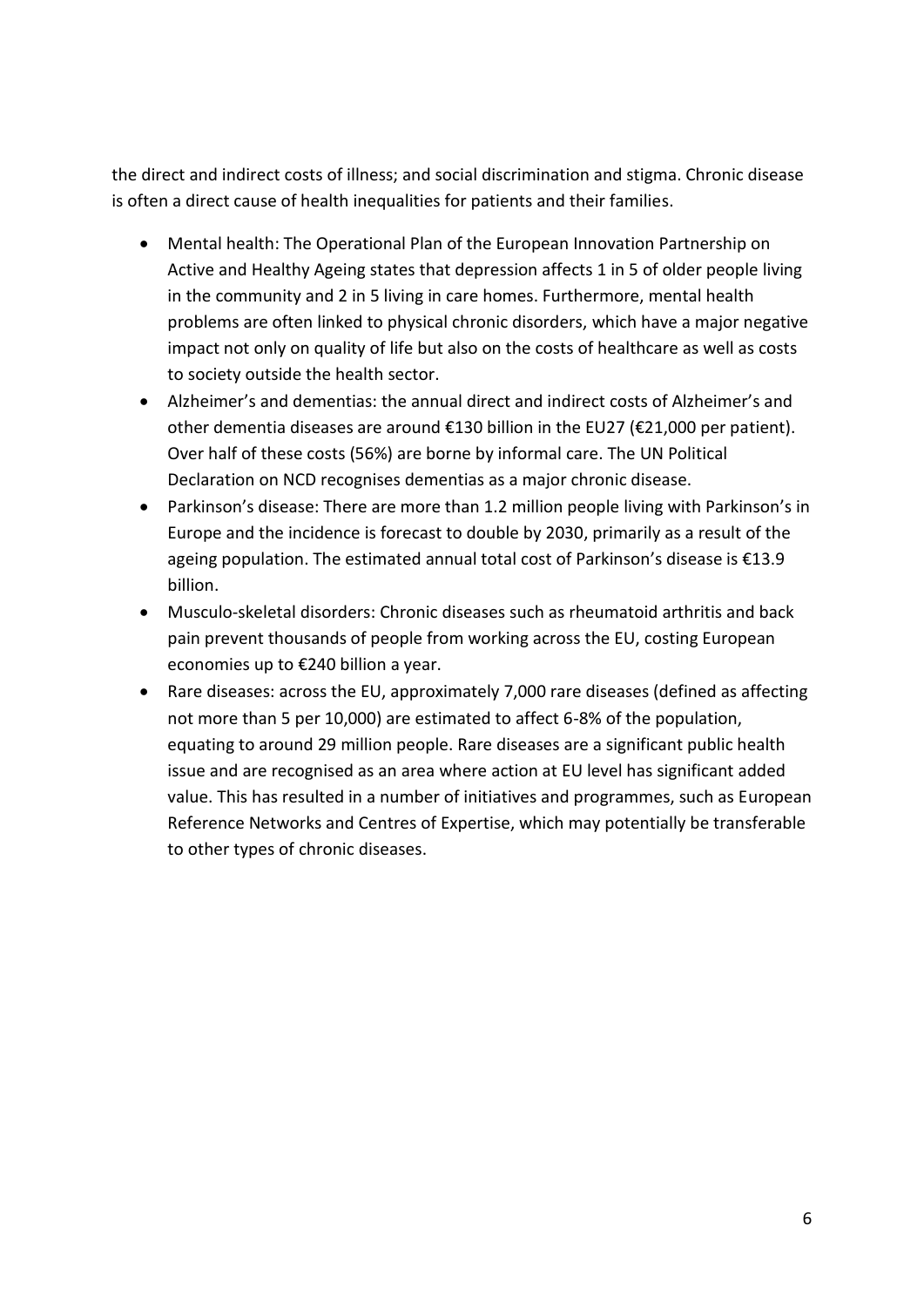References - Key evidence in various diseases area:

- Dementia in Europe Yearbook, Alzheimer Europe, 2008, p.67-70.
- European Commission Communication on a European Initiative on Alzheimer's disease and other dementias (2009)
- Political Declaration of the High-level Meeting of the General Assembly on the Prevention and Control of Non-communicable Diseases (NCD), 19-20 September 2011, para. 18
- European Parliament resolution on Mental Health of 19 February 2009
- Consensus document on brain research, J. Olesen, M Baker, T Freund, M Di Luca, J Mendlewicz, I Regan, M Westphal -EBC – J Neurol Neurosurg Psychiatry, 2006.
- ER Dorsey et al "Projected number of people with Parkinson disease in the most populous nations, 2005 through 2030", Neurology 68(5) p.384-6 (30 January 2007).
- A Gustavsson et al, "Cost of disorders of the brain in Europe 2010", Eur Neuropsychopharmacol. 2011 Oct; 21(10)
- Fit for Work, EUROSTAT (2009). See [http://www.fitforworkeurope.eu/msd](http://www.fitforworkeurope.eu/msd-backgrounder.htm)[backgrounder.htm](http://www.fitforworkeurope.eu/msd-backgrounder.htm)

# 5. Chapter 3 Services are relevant, appropriate, and cost effective

**General comment:** EPF supports the recommendations related to providing stronger information to patients and to improving the training of healthcare professionals. We also agree with the assessment that healthcare spending needs to be cost effective. However, we have specific comments on some of the policy responses proposed by the expert panel opinion to achieve this goal.

#### **Specific comments**

679 final

**Line 1703 to 1745:** While EPF welcomes the emphasis of this chapter on appropriateness and relevance of services, for patients it raises a key question: who defines what is relevant, appropriate, and cost effective? In our perspective, these parameters should be defined with the patients as part of a patient-centred healthcare model. Patients can contribute directly to ensuring healthcare services are cost-effective and sustainable through patient empowerment. Patient empowerment is "a multi-dimensional process that helps people gain control over their own lives and increases their capacity to act on issues that they themselves define as important." Collective empowerment is "a process through which individuals and communities are able to express their needs, present their concerns, devise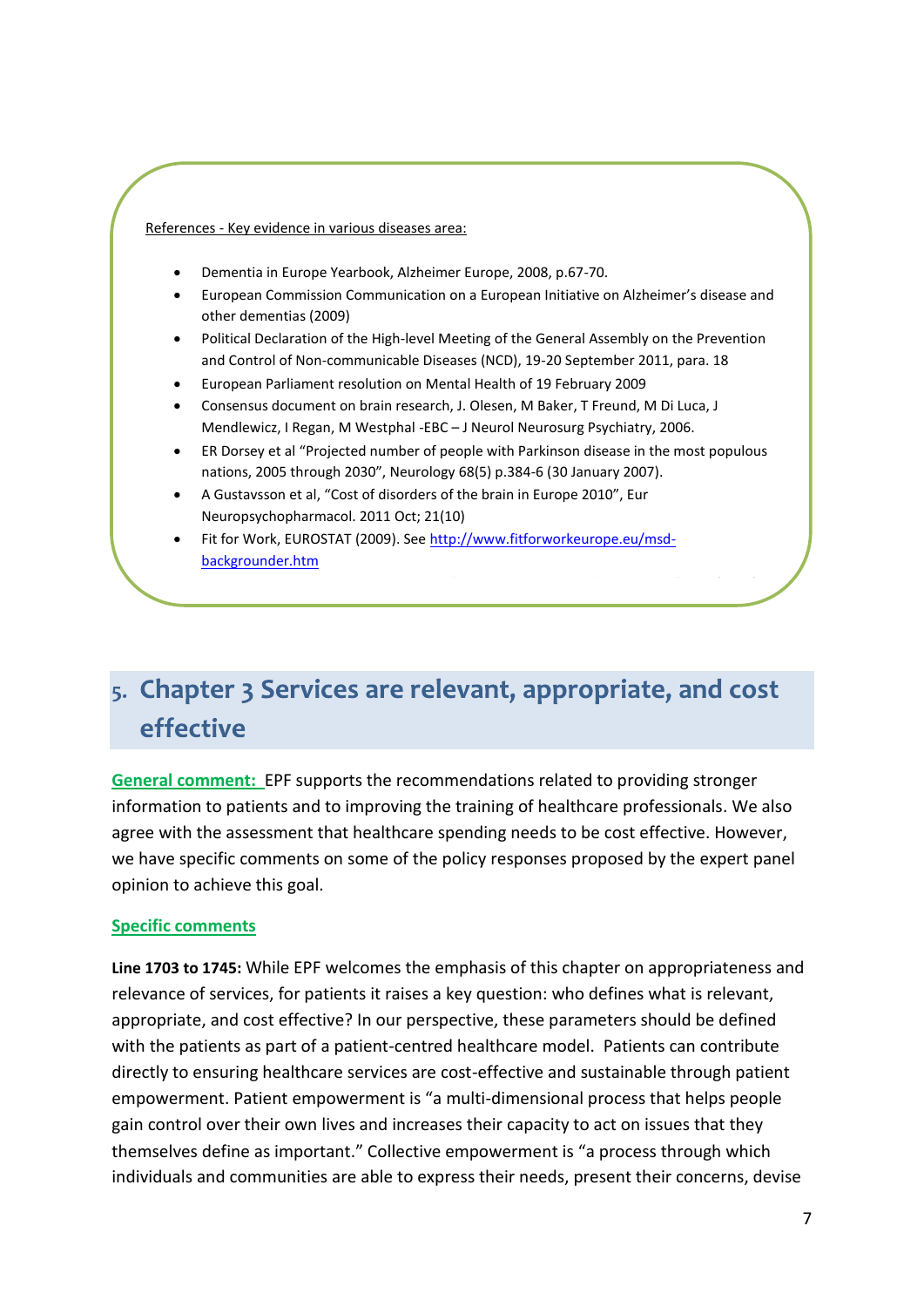strategies for involvement in decision-making, and take political, social, and cultural action to meet those needs."<sup>2</sup> A key component for patient empowerment is health literacy. Wellinformed, health-literate people are more discerning about their health, make more informed choices and decisions, and are more likely to seek earlier diagnosis and recover faster. Conversely, people with low health literacy have poorer self-management skills, higher hospitalisation rates, and more emergency visits. They have poorer overall health, and more inappropriate, less effective use of healthcare resources.<sup>3</sup>

#### References:

-

K Parsi, CJ Chambers, AW Armstrong (2011), "Cost-effectiveness analysis of a patient-centered care model for management of psoriasis, J Am Acad Dermatol, Aug 9

LE Olsson, E Hansson, I Ekman, J Karlsson (2009) "A cost-effectiveness study of a patient-centred integrated care pathway", J Adv Nurs, Aug; 65(8):1626-35

WHO/Europe 2013, "Health literacy: the solid facts" [http://www.euro.who.int/\\_\\_data/assets/pdf\\_file/0008/190655/e96854.pdf](http://www.euro.who.int/__data/assets/pdf_file/0008/190655/e96854.pdf)

Luttrell et al., "Understanding and operationalising empowerment", Overseas Development Institute, Working Paper 308, November 2009

**Line 1896:** In the section entitled over-medicalisation ("disease mongering"), the expert opinion refers to two studies (Moynihan and Cassels 2005, Moynihan, Henry 2006). In our view, further evidence needs to be taken into account.

We agree that menopause is not a disease; however, it brings with it fluctuation of hormone levels which in turn change risk and protective factors for certain diseases in women. One example is cardiovascular diseases in women. Women are protected through their hormones from CVD, but once past menopause their risk increases. CVD is the main cause of death in women in all countries of Europe. CVD is still largely considered a male disease and some health systems fail to recognize the seriousness of CVD in women.

Regarding osteoporosis being a risk factor rather than a disease, we wish to refer to the report by the WHO scientific group on the assessment of osteoporosis at primary health care level which states that *"Following the publication of the report of a WHO Study Group meeting on Assessment of fracture risk and its application to screening for postmenopausal osteoporosis, osteoporosis has been recognized as an established and well-defined disease* 

<sup>&</sup>lt;sup>2</sup> Joint Action PaSQ [\(www.pasq.eu\)](http://www.pasq.eu/) definition, adapted from Luttrell et al., "Understanding and operationalising empowerment", Overseas Development Institute, Working Paper 308, November 2009 and deepening our Understanding of Quality improvement in Europe (DUQuE); http://www.duque.eu/ <sup>3</sup> WHO/Europe 2013, "Health literacy: the solid facts".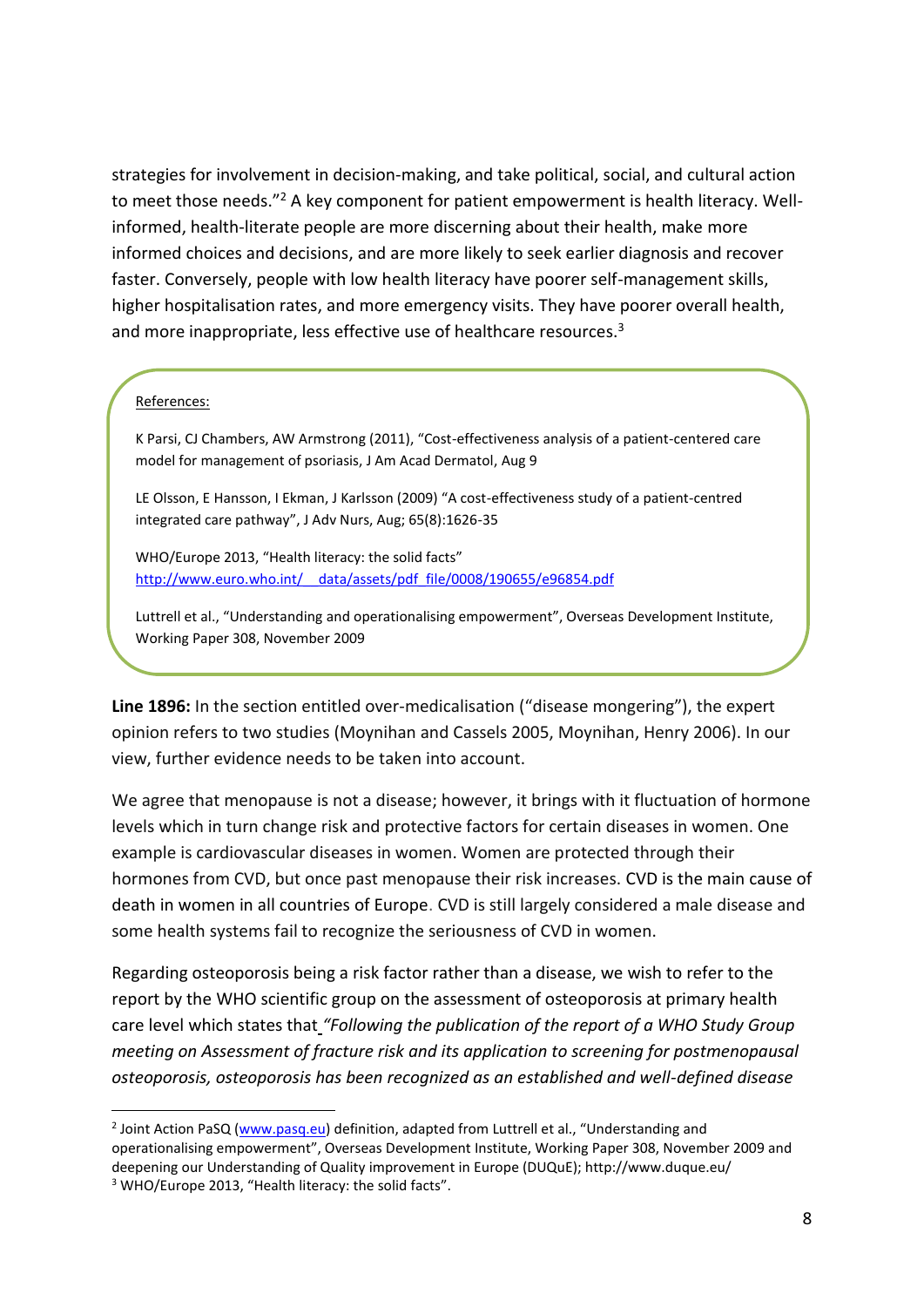*that affects more than 75 million people in the United States, Europe and Japan (1). Osteoporosis causes more than 8.9 million fractures annually worldwide, of which more than 4.5 million occur in the Americas and Europe (Table 1.1). The lifetime risk for a wrist, hip or vertebral fracture has been estimated to be in the order of 30% to 40% in developed countries – in other words, very close to that for coronary heart disease. Osteoporosis is not only a major cause of fractures, it also ranks high among diseases that cause people to become bedridden with serious complications. These complications may be life- threatening in elderly people. In the Americas and Europe osteoporotic fractures account for 2.8 million disability-adjusted life years (DALYs) annually, somewhat more than accounted for by hypertension and rheumatoid arthritis (2), but less than diabetes mellitus or chronic obstructive pulmonary diseases (Fig. 1.1). "*

We would recommend to the Expert Group to encourage health systems to address the need for prevention of age-related diseases early on in order to avoid, as in the case of osteoporosis, expensive hip fractures in older people, rather than focusing on "medicalisation" in this context. We agree with the WHO report that managing disabilities in an ageing society is a matter of prevention and care. In our view, it would be in the interest of the Expert Group to point out that in order to tackle the chronic disease burden in an ageing population, it is important for health systems to invest more in prevention and if possible, address risk factors early on to prevent chronic diseases from developing*.*

#### References:

http://www.ehnheart.org/cvd-statistics.html

WHO scientific group on the assessment of osteoporosis at primary health care level, Summary Meeting Report Brussels, Belgium, 5-7 May 2004 <http://www.who.int/chp/topics/Osteoporosis.pdf>

Women and Health, "Todays evidence, tomorrow's agenda 2009, WHO

http://www.who.int/gender/women\_health\_report/fully\_report/fully\_report/fully\_report/fully\_report/fully\_report

**Line 1964:** The European Patients' Forum would like to emphasise that many HTA agencies do not involve patients in HTA Assessment or only involve patients in a very limited way. There is increasing evidence of the benefits of patient involvement in HTA. Patients experience and expertise are key in selecting patient relevant outcomes in the scoping phase of HTA, and in providing patient evidence during the HTA process. For example, patients can identify limitations in published research especially as regards patients' preference and quality of life. They can share their experience with current available treatment options and experience with new options, as well as the impact of disease on quality of life.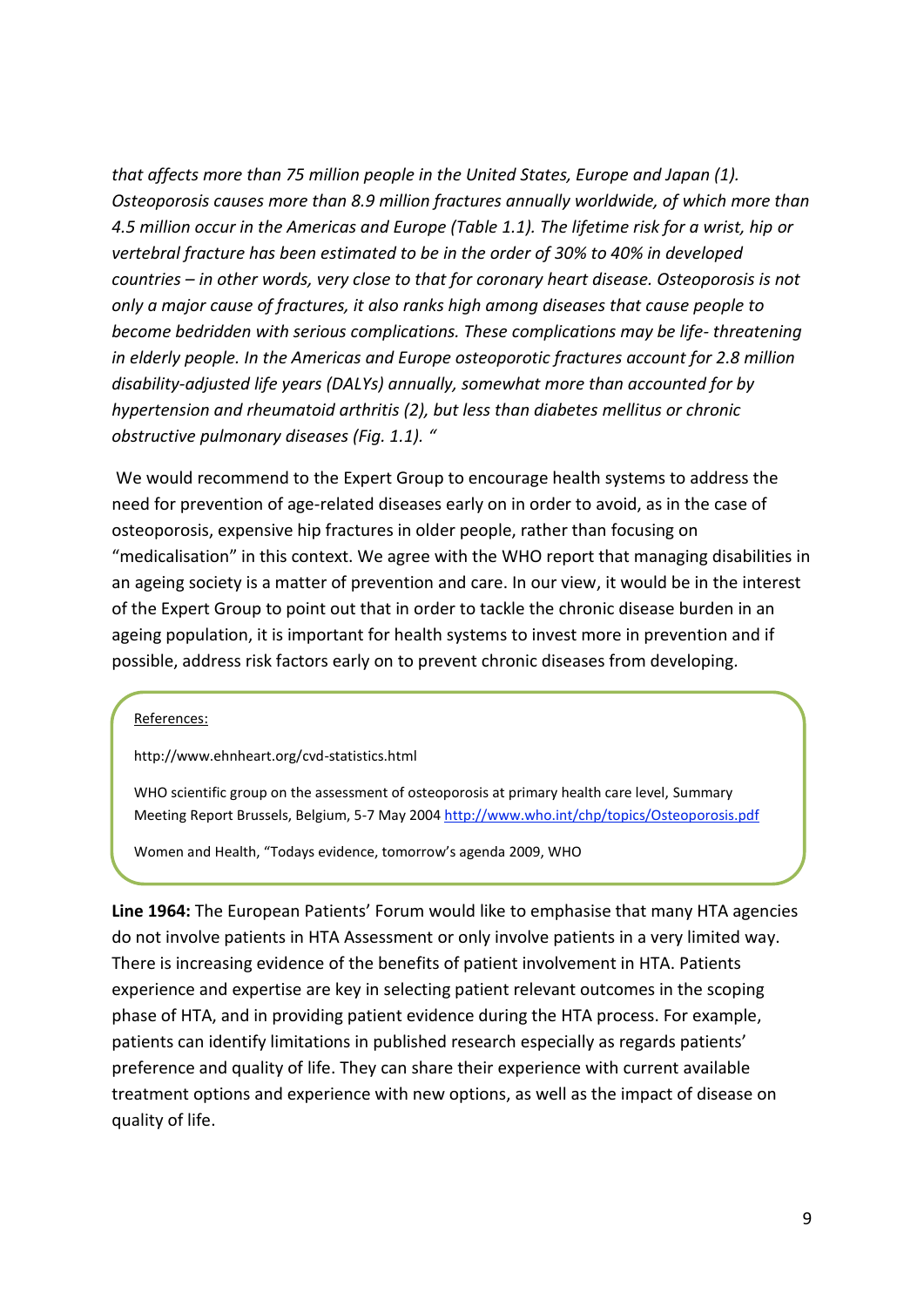Therefore it is not only important to support uptake of HTA informed decisions, but also to improve HTA processes in the EU.

#### References:

Facey K, Boivin A, Gracia J et al. Patients' perspectives in HTA: a route to robust evidence and fair deliberation. Int J Tech Ass in Health Care. 2010;26:334-340

Patient involvement in Health Technology Assessment in Europe: Results of EPF Survey, 2013 <http://www.eu-patient.eu/globalassets/projects/hta/hta-epf-final-report2013.pdf>

**Line 1974:** Effective patient decision aids should be more widely applied and shared, but they are one part of the process of shared decision-making. Health professionals should be trained in shared decision-making, including communication skills and use of decision aids. Evidence indicates that when patients are meaningfully involved in the decision process, this results in better health outcomes, better patient experience and potentially lower costs as patients often choose less interventionist approaches to treatment.

#### References:

Stacey et al. (2014) "Decision aids for people facing health treatment or screening decisions" Cochrane review.<http://onlinelibrary.wiley.com/doi/10.1002/14651858.CD001431.pub4/abstract>

"Video as patient decision support" Report on a study carried out in collaboration among the Department of Orthopaedic Surgery at Gentofte Hospital, the foundation Trygfonden, Danish Regions and the Danish Society for Patient Safety. May 2014. <http://patientsikkerhed.dk/media/7658/PatientDecisionSupport%20kopi.pdf>

Coulter A, Parsons S and Askham J (2008) "Where are the patients in decision-making about their own care?" WHO Policy brief.

<http://www.who.int/management/general/decisionmaking/WhereArePatientsinDecisionMaking.pdf>

# 6. Chapter 4 Well-equipped facilities are within easy reach

**General comment:** In EPF's perspective, availability of services is a key dimension of access. Therefore, we welcome the focus and key recommendations of this chapter.

#### **Specific comment:**

**Line 2027:** Another example is the issue of "medical deserts" in France: these are areas where there is a lack of healthcare professionals. When this issue is not actively addressed, "medical deserts" become a form of discrimination for patients living in such areas.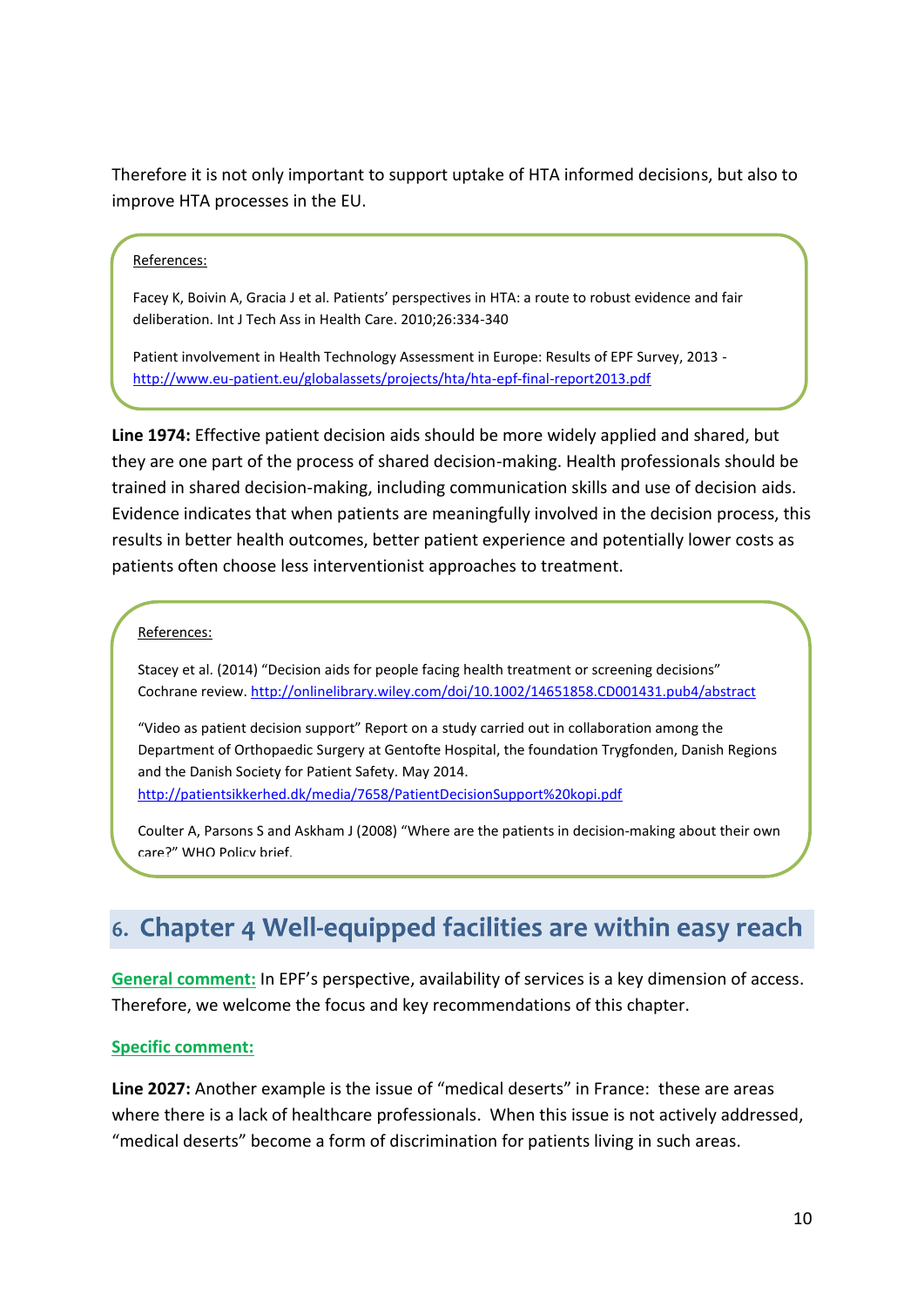#### Reference:

" Démographie médicale: repartition des médecins sur le territoire: Enjeux pour l'accès aux soins et la sécurité des usagers » by the Collectif Interassociatif sur la Santé [http://www.leciss.org/sites/default/files/101117\\_DOSSIER\\_DesertsMedicaux\\_Cahier1.pdf](http://www.leciss.org/sites/default/files/101117_DOSSIER_DesertsMedicaux_Cahier1.pdf)

# 7. Chapter 5 There are enough health workers, with the right skills, in the right place

**General comment:** In EPF's perspective, an efficient public health workforce, equipped with the right skills and with sufficient capacity to carry out activities effectively, is essential for the quality, safety, and accessibility of healthcare throughout the EU. While we support the recommendations and policy responses proposed in this chapter, EPF strongly believes that patients can play a key role in identifying healthcare service needs, including the appropriate skills and competences needed for high-quality healthcare. Patients live with their condition every day, learn to manage it, and to navigate the health system to get the care they need. Therefore, they should be involved in developing training schemes for healthcare professionals.

#### **Specific comments:**

**Line 2429:** A key issue which EPF believes needs to be further addressed by the expert panel is the need for healthcare professionals to receive adequate training and have the right skills to support patients in the management of chronic diseases, including multimorbidities. In our perspective, healthcare professionals have a key role to play in supporting patients' health literacy and their participation in shared decision-making. This is essential for both access to care and quality of care. The EMPATHIE study explored the role of healthcare professionals in patient empowerment; a key finding was that attitudes and lack of skills form a major barrier to patients' empowerment and involvement in the healthcare context. An overwhelming majority of the stakeholders consulted agreed that it would be feasible to establish a set of core skills for patient-centred care at EU level. This skill set would be based on a needs assessment from the patient perspective, which could be used as a basis for a transferable core training curriculum. (EMPATHIE WP4 survey and interview results, not in the public domain).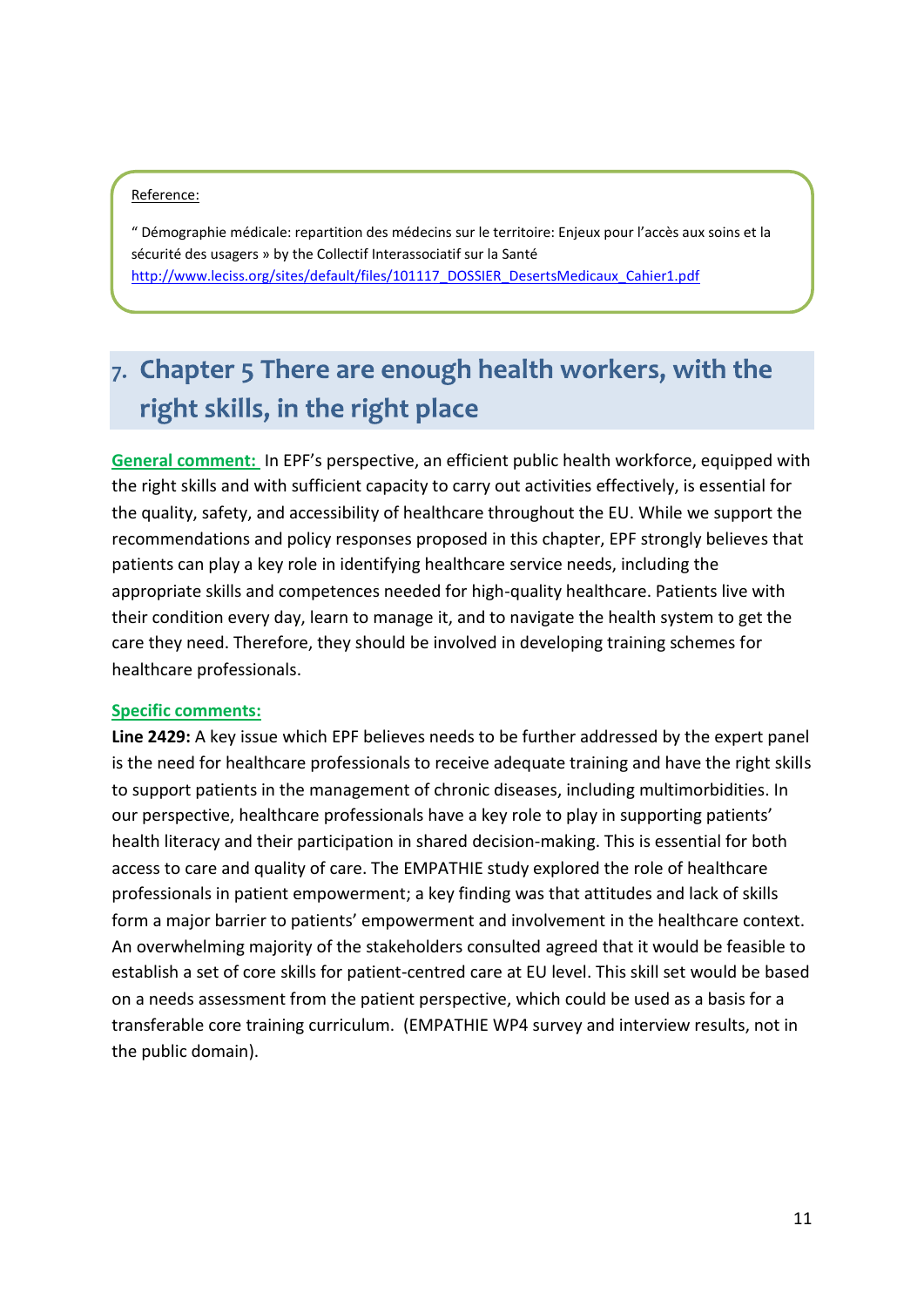#### References:

Coulter A, Parsons S and Askham J (2008) "Where are the patients in decision-making about their own care?" WHO Policy brief

<http://www.who.int/management/general/decisionmaking/WhereArePatientsinDecisionMaking.pdf>

EMPATHiE (Empowering patients in the management of chronic diseases) final summary report, 30 September 201[4 http://ec.europa.eu/health/patient\\_safety/docs/empathie\\_frep\\_en.pdf](http://ec.europa.eu/health/patient_safety/docs/empathie_frep_en.pdf)

**Policy response, line 2469:** The feasibility of developing a non-disease-specific core set of skills and attitudes (competences) for patient-centred care, including communication and listening skills, adapting to different health literacy needs, shared decision-making and other ways to involve patients, should be explored at EU level, including a needs assessment from the patient perspective. This could add value to the development and updating of educational curricula in the Member States.

# 8. Chapter 6: Quality medicines and medical devices are available at fair prices

**General comment:** EPF welcomes and echoes the call to change the process for funding and reward of innovation, and for more transparency on cost of Research and Development. We also agree with the need to collect further data on use of medicines and medical devices. We believe that more transparency and accountability is needed in pricing and reimbursement decisions on medicines. However, we also believe that in order to assess accurately the value of innovation, involvement of patients is essential, as their perspective of what is valuable is often different from that of medical professionals, researchers, or industry. Patient involvement in HTA processes is also essential to achieve that goal.

#### **Specific comments:**

### **8.1 SECTION 6.1 MEDICINES**

**Line 2527:** While the opinion supports the uptake of cost-utility analysis, it is important to also acknowledge the potential limitations of QALYs and DALYs that have been raised in literature. For example, the limits in accounting for all the benefits of a health intervention or accounting for the fact that different patients may have different preferences as regards outcomes should be explored. HTA should consider a wide range of evidence including patient evidence.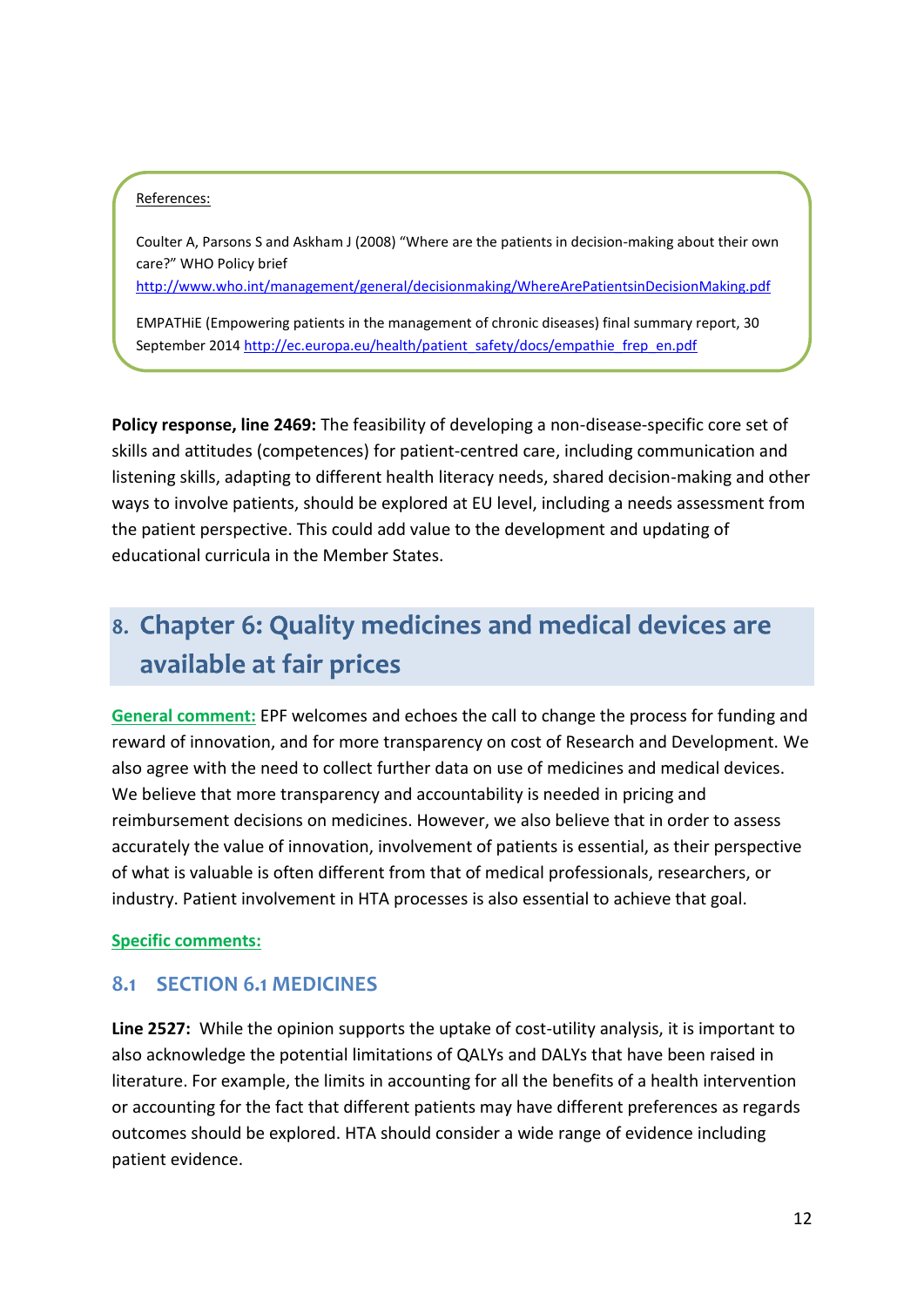#### References:

Sarah J. Whitehead and Shehzad Ali, Health outcomes in economic evaluation: the QALY and utilities Br Med Bull (2010) 96 (1): 5-21. doi: 10.1093/bmb/ldq033 First published online: October 29, 2010 http://bmb.oxfordjournals.org/content/96/1/5.full

Michael Drummond, Rosanna Tarricone, Aleksandra Torbica, Assessing the Added Value of Health Technologies: Reconciling Different Perspectives, Value in Health Volume 16, Issue 1, Supplement, January–February 2013, Pages S7–S13

<http://www.sciencedirect.com/science/article/pii/S1098301512041587>

**Line 2581:** While we agree with the assessment that the issue of pricing is essential, for patients the affordability of medicines also depends on reimbursement decisions.

**Line 2695:** EPF agrees that adherence is a major issue. However, rather than blaming patients, adherence needs to be tackled by developing more concordant prescribing through shared decision-making, and better multi-disciplinary patient support for selfmanagement and medicine use, especially in cases of multiple chronic conditions and polypharmacy.

#### Reference:

EPF position paper "adherence and concordance" (March 2015) [http://www.eu](http://www.eu-patient.eu/globalassets/policy/adherence-compliance-concordance/adherence-paper-final-rev_external.pdf)[patient.eu/globalassets/policy/adherence-compliance-concordance/adherence-paper-final](http://www.eu-patient.eu/globalassets/policy/adherence-compliance-concordance/adherence-paper-final-rev_external.pdf)[rev\\_external.pdf](http://www.eu-patient.eu/globalassets/policy/adherence-compliance-concordance/adherence-paper-final-rev_external.pdf)

**Line 2791:** In our perspective, transparency in national authorities' decisions on pricing and reimbursement should also be required. Transparent and objectively verifiable criteria are needed, as well as good governance and accountability.

**Policy response, line 2842:** Good practices in adherence support based on concordance, and involving pharmacists and nurses, as well as doctors, should be identified, implemented, and integrated into the care pathway. The platform of the Innovation Partnership on Active and Healthy Ageing could be used to develop and share good practices.

#### **8.2 SECTION 6.2 MEDICAL DEVICES**

**Line 2899:** The practice of reprocessing and reusing single use devices can pose safety issues (problem of inadequate cleaning and decontamination, potential for healthcare acquired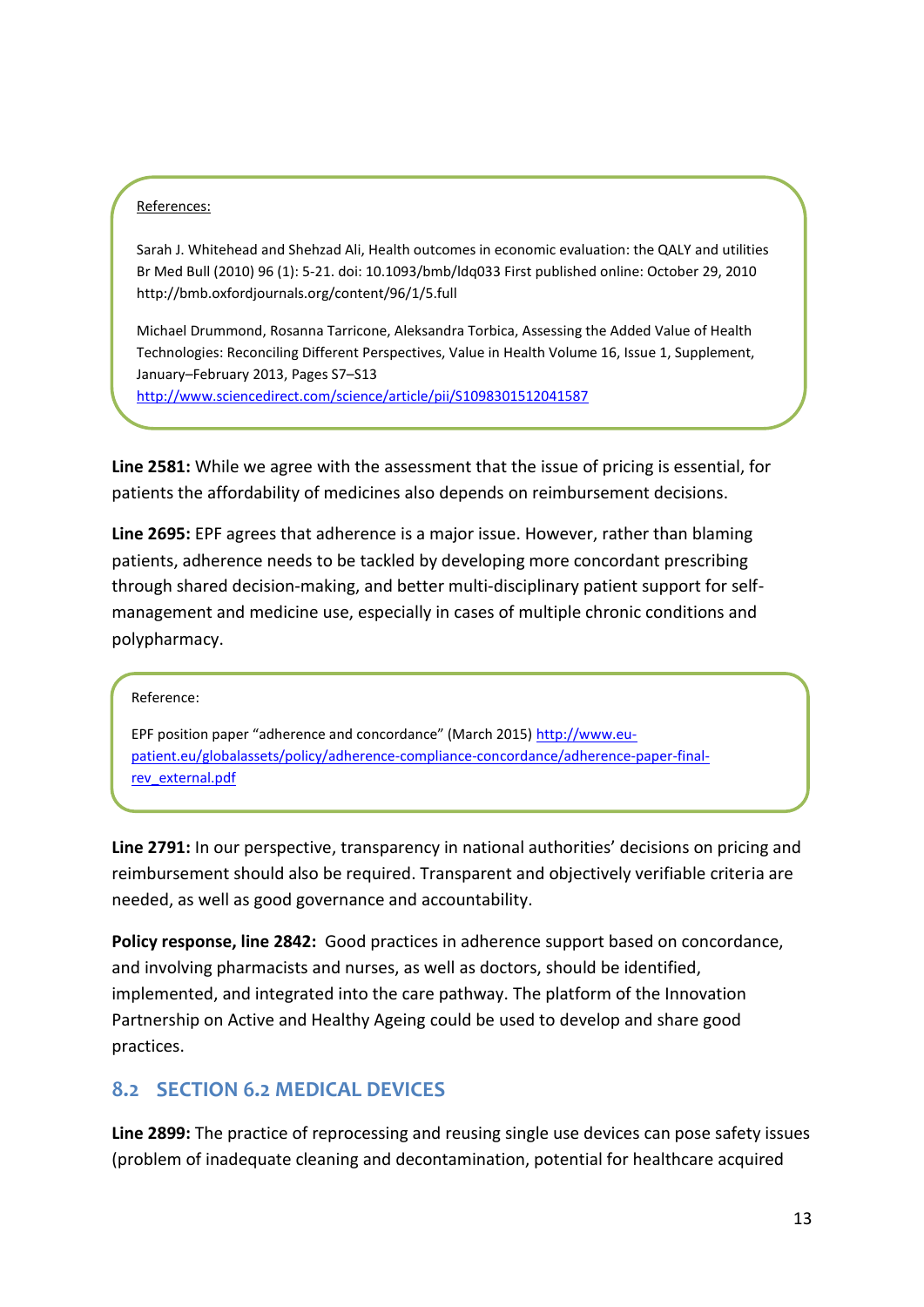infections); therefore we would recommend caution in promoting reprocessing as a means to improve access. Reprocessing should only be allowed with appropriate frameworks and procedures in place to ensure patients safety.

#### References:

[http://ec.europa.eu/health/scientific\\_committees/emerging/docs/scenihr\\_o\\_027.pdf](http://ec.europa.eu/health/scientific_committees/emerging/docs/scenihr_o_027.pdf)

Outcome of the first public consultation on the reprocessing of medical devices, synthesis report, European Commission: [http://ec.europa.eu/health/medical-devices/files/guide-stds](http://ec.europa.eu/health/medical-devices/files/guide-stds-directives/synthesis_en.pdf)[directives/synthesis\\_en.pdf](http://ec.europa.eu/health/medical-devices/files/guide-stds-directives/synthesis_en.pdf)

**Line 2967:** Patient involvement in procurement may also improve the process. Evidence exists in the field of haemophilia for coagulation factor concentrates: countries that hold a centralised tender with a legal framework where patients and physicians are meaningfully involved, purchase the same medicinal products for a cheaper price compared to countries where all of these conditions are not met.

#### Reference:

B. O'Mahony, D. Noone ,and L. Prihodova, Survey of coagulation factor concentrates tender and procurement procedures in 38 European Countries Haemophilia Volume 21, Issue 4, pages 436–443, July 2015

**Line 2990:** EPF recognises that eHealth has the potential to improve patients' access but we also note that in some cases technology is developed without adequate focus on the needs of end-users. Therefore, when encouraging cooperation on development of eHealth technologies we believe a strong emphasis should be placed on end-users involvement (including patients), to ensure these technologies meet the needs of patients.

#### Reference:

Josip Car and al, The Impact of eHealth on the Quality & Safety of Healthcare, A Systemic Overview & Synthesis of the Literature, Report for the NHS Connecting for Health Evaluation Programme, March 2008, p380 <https://www1.imperial.ac.uk/resources/32956FFC-BD76-47B7-94D2-FFAC56979B74/>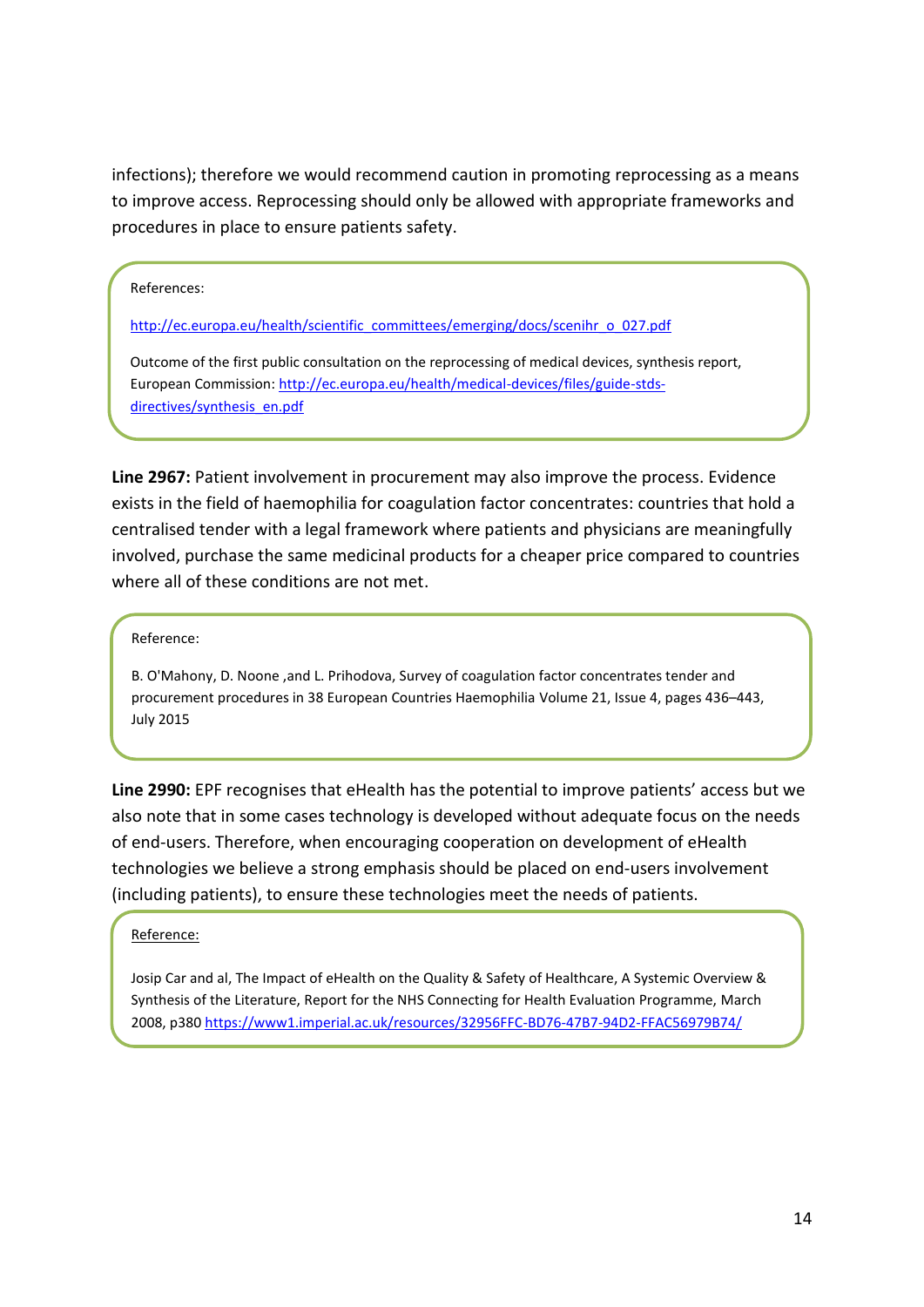# 9. Chapter 7 People can use services when they need them

**General comments:** The European Patients' Forum welcomes the recommendations on timely access and waiting times in this chapter, as these are often cited as important obstacles for patients. In a survey carried out in the new member states, 49 percent of respondents felt that waiting times had worsened since joining the EU.

#### **Specific comments:**

**Line 3222:** Another key issue that needs to be further explored for patients' timely access to treatment is that of screening and diagnosis. Early diagnosis, followed by timely treatment, is crucial to ensure good health outcomes and quality of life for patients. Early diagnosis and timely treatment also helps patients avoid deterioration and complications that require complex medical interventions that burden both the patient and the healthcare system.

### 10. Chapter 8: Services are acceptable to everyone

**General comment:** EPF strongly welcomes the focus on acceptability (but see note below) of services for everyone, and on user experience. In our perspective, this is an essential dimension of access. But in our perspective, ensuring that services meet patients' needs requires more than carrying out user experience surveys; it requires the use of qualitative research to dig "behind the numbers". Patient involvement in the design of healthcare services is also needed. Only the patient sees his/her whole journey through the healthcare system, so involving patients in the designing of healthcare systems results in services that meet the real needs of patients. The right methodology is crucial: patient experience is not limited to patient satisfaction surveys and it serves as a signal to what is occurring (both good and bad) in the system. So there is realisable value in involving patients in the assessment, planning, designing, implementation, continuous evaluation, and improvement of healthcare systems. In practical terms, this means involving patients' organisations (repositories of multiple individual patient experiences) at the policy and provider levels. Continuity is also vital: one-off consultations are unlikely to achieve the necessary systemic changes.

A note on terminology: The EPF internal working group on patient empowerment, comprising patient representatives, discussed the concept of acceptability in a recent meeting and unanimously preferred the terms "patient-centred" or "person-centred" to the word "acceptable". We note also that at WHO (2006) the term is actually "acceptable/patient-centred" and refers to "health care which takes into account the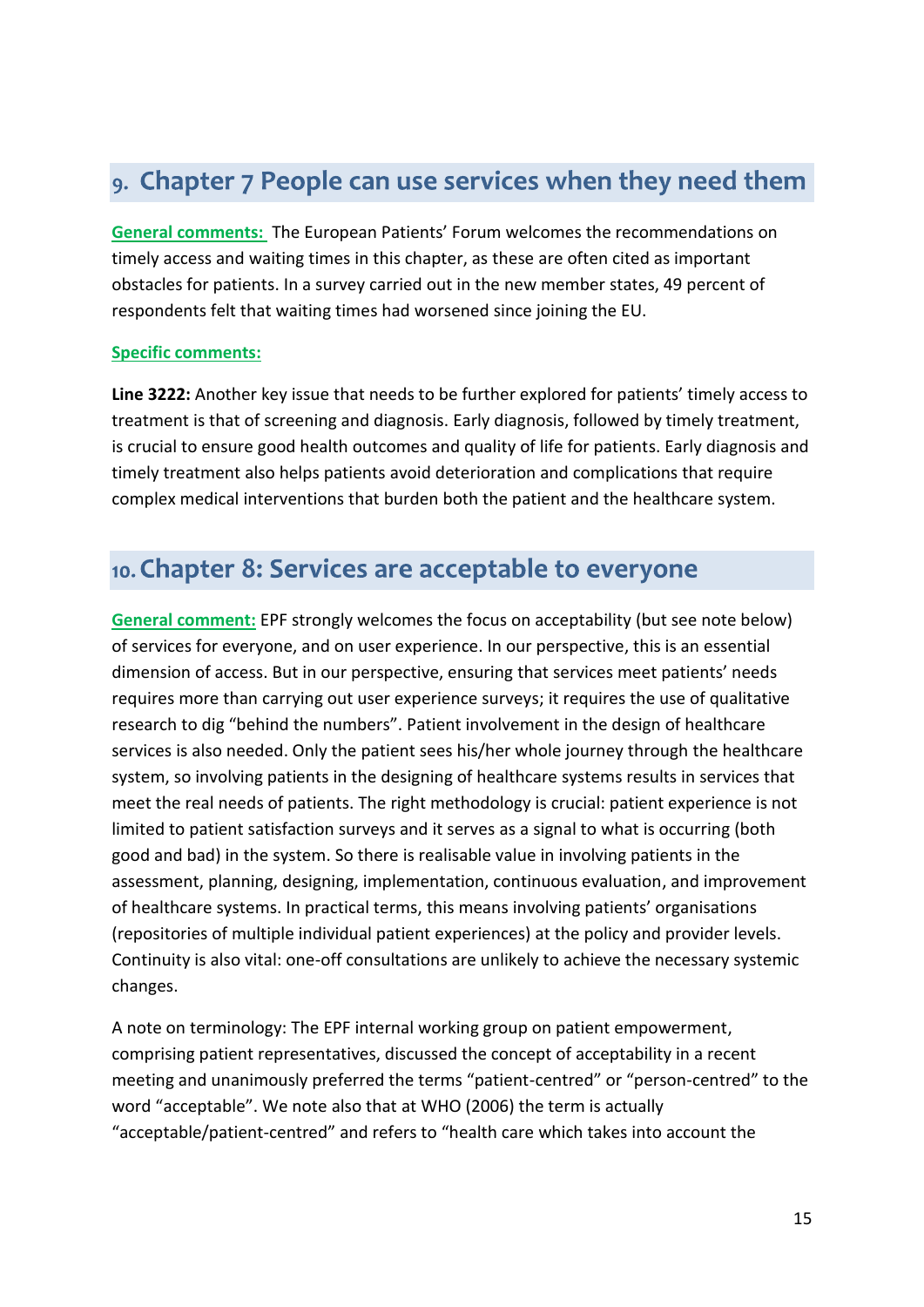preferences and aspirations of individual service users and the cultures of their communities".

#### References:

Minutes of the EPF empowerment working group of the meeting of 29 April 2015 (unpublished)

Quality of care : a process for making strategic choices in health systems. WHO, 2006. [http://www.who.int/management/quality/assurance/QualityCare\\_B.Def.pdf](http://www.who.int/management/quality/assurance/QualityCare_B.Def.pdf)

Patient Empowerment conference report, European Patients' Forum, pp18-2[0 http://www.eu](http://www.eu-patient.eu/globalassets/campaign-patient-empowerment/pe-conference-report.pdf)[patient.eu/globalassets/campaign-patient-empowerment/pe-conference-report.pdf](http://www.eu-patient.eu/globalassets/campaign-patient-empowerment/pe-conference-report.pdf)

# 11. Access for Roma, undocumented migrants and people with mental health problems

**General comment:** EPF strongly welcomes the focus of this part of the report on underserved population groups. We concur with many of the policy responses proposed. EPF had made recommendations in this area in our position paper on discrimination in healthcare, which was published in 2014. In line 3811, the report suggests "user involvement in the design and provision of accessible services" and we believe this is crucial to ensure healthcare responds to the need of different groups and would recommend that this should be part of the policy responses. We also welcome the reference to intersectionality as a report by the EU Fundamental Rights Agency has demonstrated that multiple discrimination is an important issue.

It is important to note that recent research has also looked at the cost of exclusion of undocumented migrants from healthcare.

#### References:

"Cost of exclusion from healthcare: the case of migrants in an irregular situation", European Union Agency for Fundamental Rights, 2015 [http://fra.europa.eu/sites/default/files/fra\\_uploads/fra-2015](http://fra.europa.eu/sites/default/files/fra_uploads/fra-2015-cost-healthcare_en.pdf) [cost-healthcare\\_en.pdf](http://fra.europa.eu/sites/default/files/fra_uploads/fra-2015-cost-healthcare_en.pdf)

European Union Agency for Fundamental Rights "Inequalities and multiple discrimination in access to and quality of healthcare", March 2013 [http://fra.europa.eu/sites/default/files/inequalities](http://fra.europa.eu/sites/default/files/inequalities-discriminationhealthcare_en.pdf)[discriminationhealthcare\\_en.pdf](http://fra.europa.eu/sites/default/files/inequalities-discriminationhealthcare_en.pdf)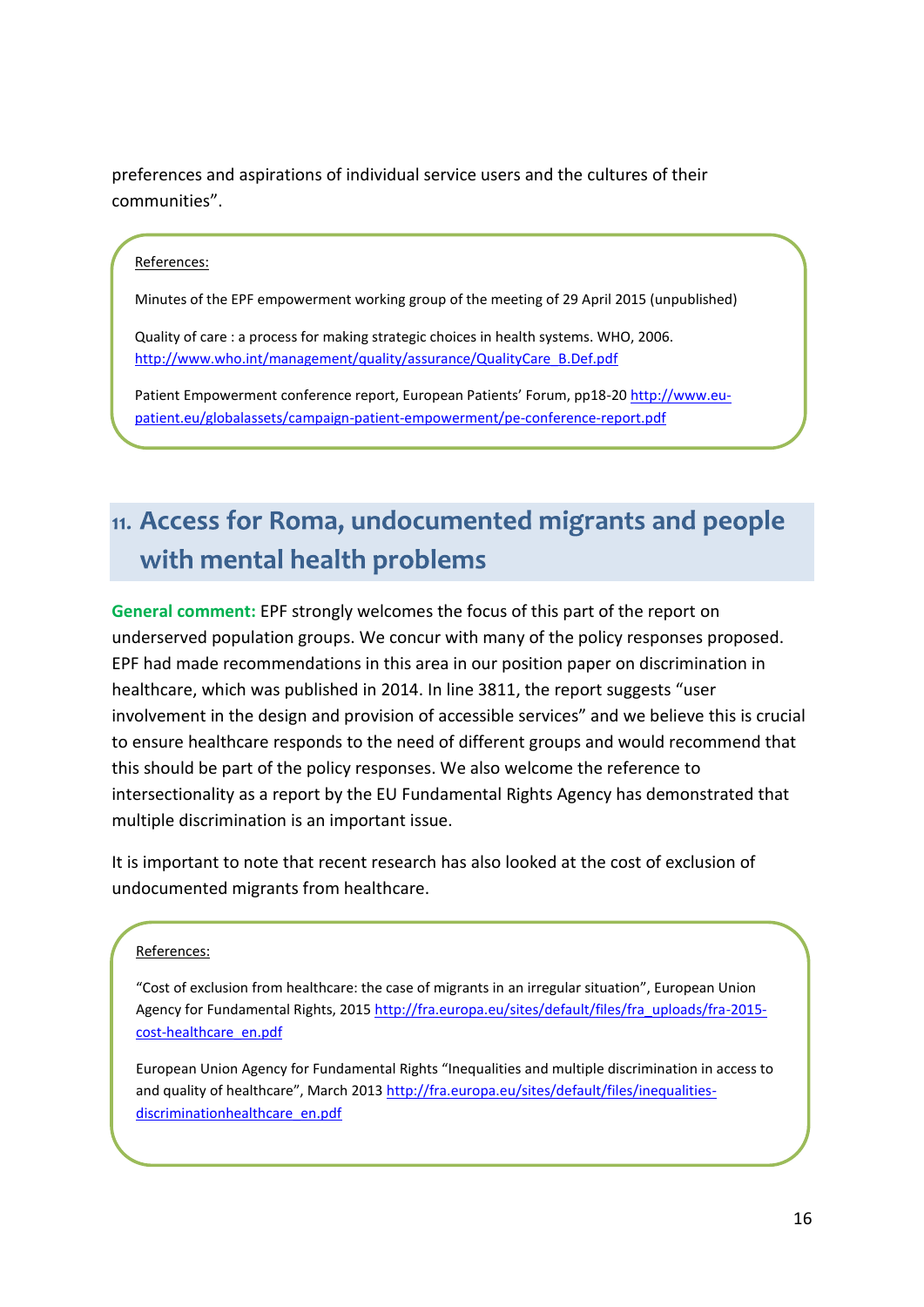Healthcare for all" European Patients' Forum position paper on Discrimination in healthcare, December 2014 [http://www.eu-patient.eu/globalassets/policy/anti-discrimmination/epf-position-discrimination](http://www.eu-patient.eu/globalassets/policy/anti-discrimmination/epf-position-discrimination-jan2015_final.pdf)ian2015\_final.pdf

FEANTSA, "Health and Well-being for All – Holistic Health Services for People Who Are Homeless" 2013, <http://www.feantsa.org/spip.php?rubrique24&lang=en>

# 12. Ensuring equitable access: EU and Member State responsibilities and responses

**General comment:** EPF concurs with the assessment that the EU has a crucial supporting role to play in improving access to healthcare. We have also identified that there is a strong need for new indicators to better monitor access. Our experience is that the experience of patients is not always reflected by current indicators. For example, this was very visible regarding indicators on the consequences of the financial crisis.

In our perspective, to improve the quality of monitoring of access, and ultimately of policy responses to access issues, patient-centred indicators are needed. Patients with chronic and long term conditions are more frequently in contact with the healthcare system and have expertise on gaps and barriers in accessing healthcare. They often have a global perspective from primary to secondary care, encompassing their needs for various services and healthcare products. Patient organisations have collective expertise in identifying access issues and good practices. Therefore, it is crucial that decision makers and researchers, when designing or adopting indicators, take into account the patients' perspectives on what access to healthcare is. A key study in this area is the International Alliance of Patients' Organizations' patient-centred healthcare indicators review, which concluded that many indicators on patient-centred healthcare did not involve patient involvement. As a result, these indicators do not consider several aspects of patient-centredness or healthcare that are crucial to patients.

#### Reference:

International Alliance of Patients' Organizations', Patient-centred Healthcare Indicator Review: [http://iapo.org.uk/sites/default/files/files/IAPO%20Patient-](http://iapo.org.uk/sites/default/files/files/IAPO%20Patient-Centred%20Healthcare%20Indicators%20Review.pdf)[Centred%20Healthcare%20Indicators%20Review.pdf](http://iapo.org.uk/sites/default/files/files/IAPO%20Patient-Centred%20Healthcare%20Indicators%20Review.pdf)